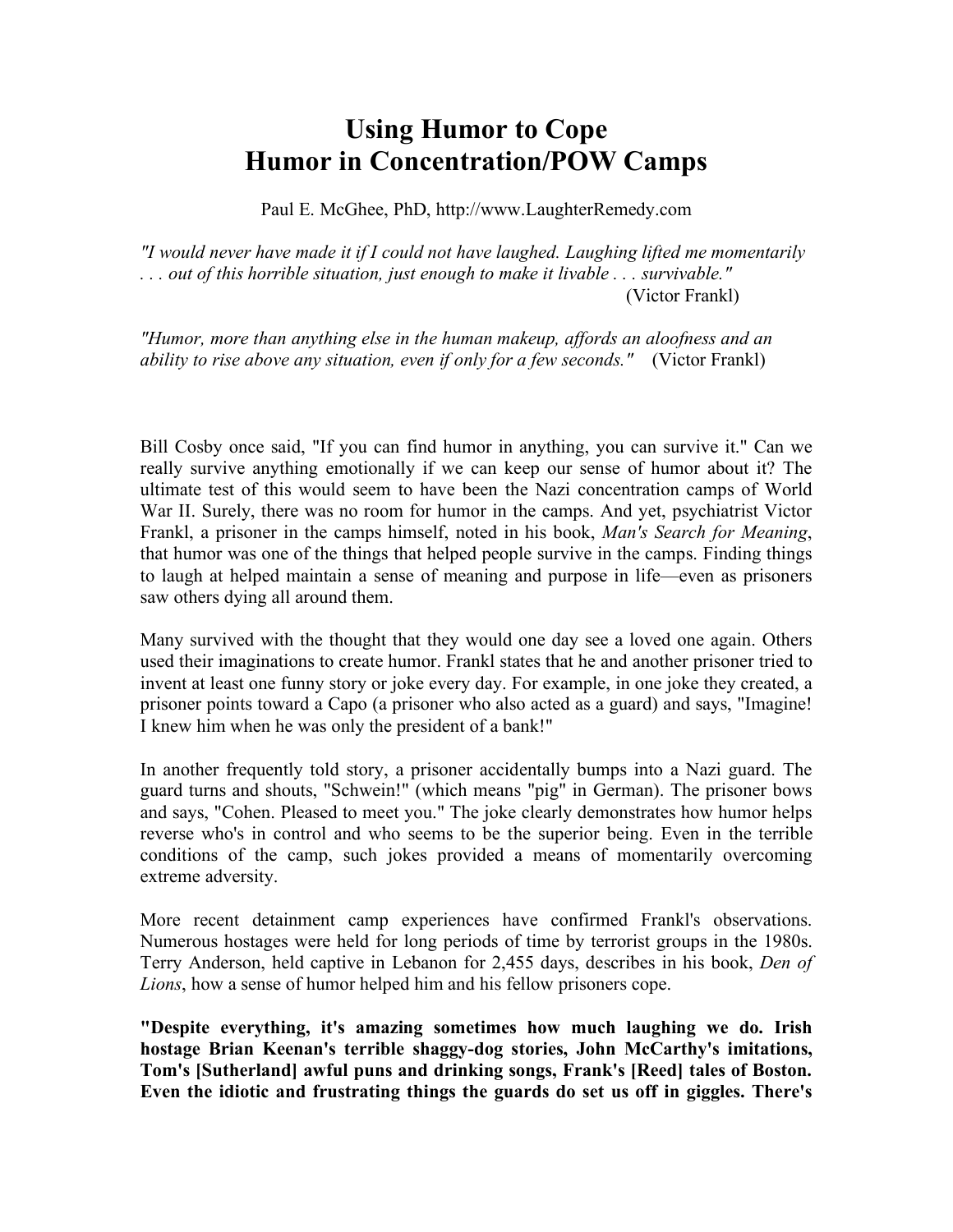## **often a bitter touch to it. But not always. Just as often, it's just a relief to be able to laugh at something."**

Alan Sharansky overcame his fear of a (threatened) firing squad in the former Soviet Union by joking about it. But he was not successful at it at first. The relief was initially very short-lived, if it occurred at all. But he gradually came to see the power that joking gave him. Real mastery over his fears took 15-20 tries. From that point on, he gained control over his fears and stopped being at their mercy.

Finding humor in the face of death was called "gallows humor" by Freud. His classic example was of a man who was about to be shot by a firing squad, and was asked if he wanted a last cigarette. "No thanks," he said, "I'm trying to quit." Again, the joke helped the doomed man turn the tables and take emotional control in the situation.

A sociologist once pointed out that over the centuries, many cultures have used humor as a means of dealing with death.<sup>1</sup> In India, those doomed to death by fire were expected to laugh while climbing up to their own pyre. Parents in ancient Phoenicia often laughed if their children had been committed to death on the pyre. Elderly parents in Sardinia were expected to laugh when being immolated by their own children. All these practices clearly reflect the belief that laughter can help you master even the fear of death itself.

While you will never face anything like this in your own life, you may encounter sources of stress in your life that feel just as threatening to you. Hearing the words "You have cancer," for example, can often feel like a death sentence being handed down to you. Regardless of the obstacles you have to face, remember that if humor helped Frankl, Anderson, Sharansky and many others in their same circumstances, it also has the power to help you master your own fears and anxieties—about cancer or any other stressors in your life.

*"Laughter sets the spirit free to move through even the most tragic circumstances. It helps us shake our heads clear, get our feet back under us and restore our sense of balance and purpose. Humor is integral to our peace of mind and ability to go beyond survival."* (Captain Gerald Coffee, POW in Vietnam)

Many Americans captured during the war in Vietnam were held as prisoners for years. Some are still listed as "missing in action" to this day. Captain Gerald Coffee, who spent seven years in a POW camp in Vietnam, has said that the POWs were generally kept isolated in an attempt to break their spirit. They managed to keep their spirits up, however, by tapping on the wall of fellow prisoners and telling jokes in Morse code. Coffee feels that humor was essential to his survival as a POW.

I interviewed Captain Coffee in 1993, and he said that humor was the one thing that was almost constant throughout his stay in the camps, even if it was sometimes a grim humor. For example, the prisoners were often tortured with ropes. When a new POW would arrive, they would always explain the daily routines and how they went about communicating with each other. Then they'd say, "It's not so bad once you get to know